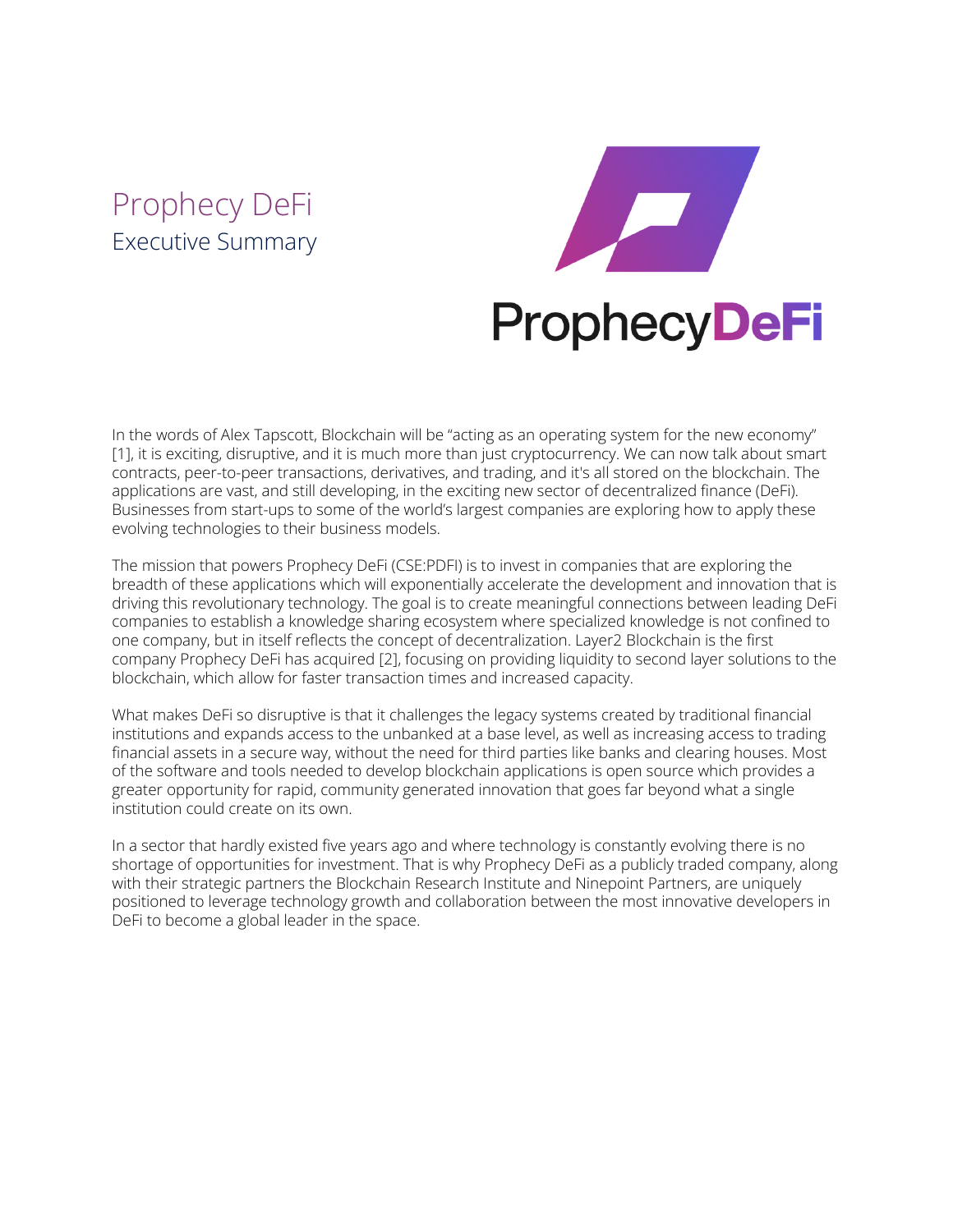# Market Overview

As of Jan 2022, the total value locked in DeFi is \$240B USD, a 10,000% increase over 18 months [11]. The financial sector is an early adopter of this technology with 91% of banks having already invested in blockchain solutions as of 2018 [4]. With such a high level of interest and increased focus on implementation for tools like automated compliance through smart contracts and faster transaction times of point to point transactions, many financial institutions will be looking for companies and tools to make their blockchain applications integrated with internal standards and workflows. On a more individualized level there are millions of early adopters active on trading platforms including the popular Coinbase with over 35M accounts and 5,263,535 weekly visits [5]. In decentralized finance in particular, exchanges like Uniswap and Maker have skyrocketed with daily transaction volume often rivalling that of JP Morgan and other traditional investment banks [11].

Beyond cryptocurrency, there is a growing market for Non-Fungible Tokens (NFTs), which are unique digital assets that cannot be substituted or copied, with the blockchain tracking validity and ownership of the asset. The applications for NFTs are broad and include trading, lending, investing, insurance, and even high profile transactions that disrupt the art world. In the first half of 2021 the sales volume of NFTs reached \$2.5B USD [7], which represents astronomical growth that is likely to continue as there is increasing awareness of NFTs and emerging applications for this groundbreaking technology.

# Our Team

The team at Prophecy DeFi has a strong history in capital markets and the banking sector. Our expertise lies in spotting and developing innovative publicly traded companies to drive innovation and provide outsized value to stakeholders.

Through Prophecy DeFi the board and management team seek out top talent with disruptive ideas and a clear vision in the decentralized finance sector.

# Board of Directors:

### John A. McMahon

Mr. John A. McMahon has served as Chairman and Chief Executive Officer of Prophecy DeFi since March 2021. He has held a number of senior banking roles within the investment industry and is currently, Managing Partner of Thought Launch Capital & Advisory. Prior to this role, he served as Vice Chairman and Head of Investment Banking for Mackie Research Capital Corporation and subsequently, Managing Director of Investment Banking for Industrial Alliance Securities.

### Stuart Philip Hensman

With over 35 years of experience in the financial services industry, Mr. Hensmen is bringing a wealth of knowledge from diversified industries. He has occupied the position of Chairman & Chief Executive Officer for Scotia Capital Inc. (USA), as Managing Director (Equities) for Scotia Capital Inc (United Kingdom), Chairman of the Board of Governors at CI Funds, Chairman of Board of Creststreet Asset Management and Chairman of the Board of Creststreet Power and Income Fund.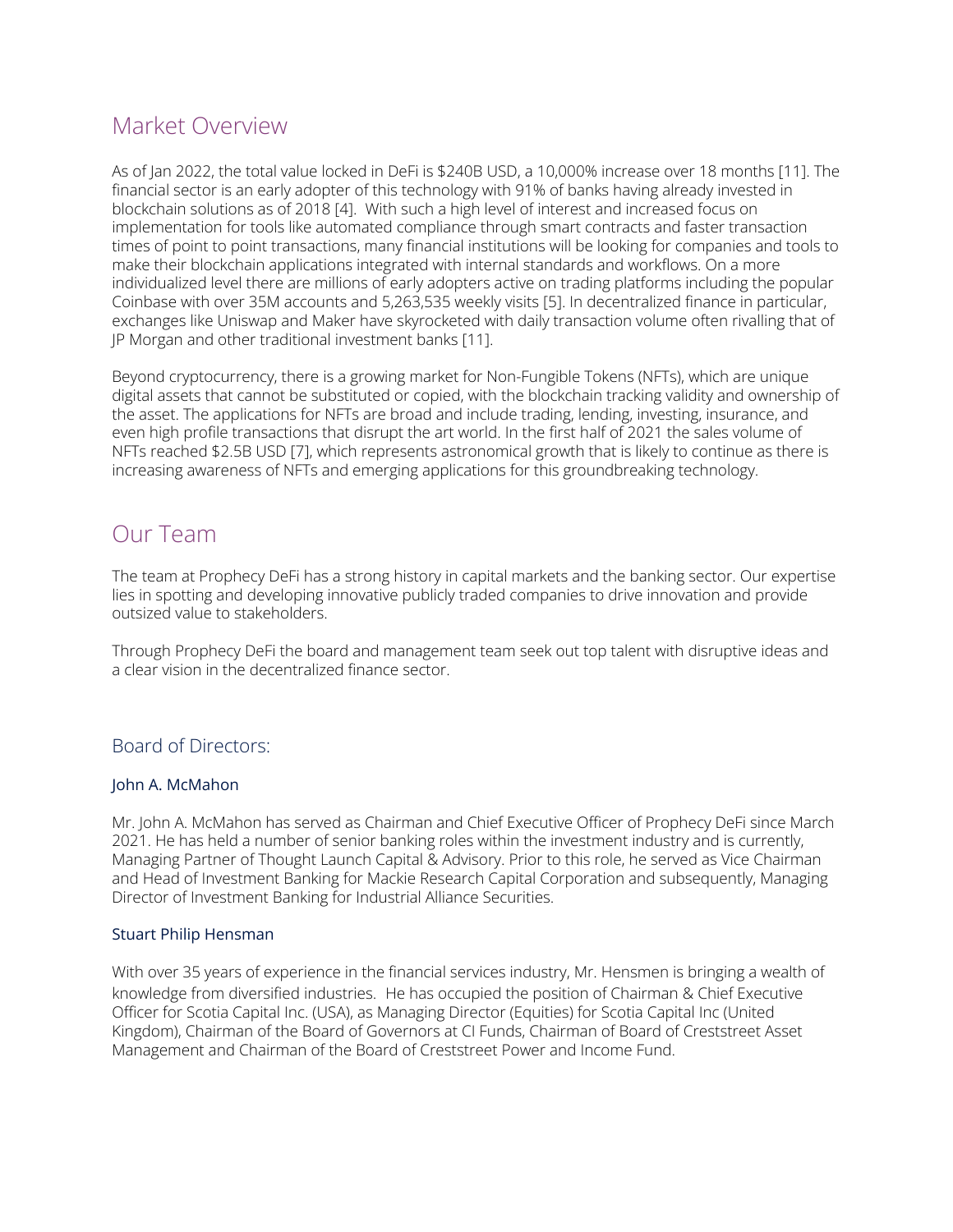#### Charlie Morris

Charlie Morris is the Managing Partner of CMCC Global, an asset manager focused solely on digital assets. Mr. Morris co-founded CMCC Global in 2016 and has grown the business to over US\$300m in assets under management, with offices in Asia and North America. Previously, Mr. Morris was a software engineer in Hong Kong focused on iOS app development and a technology sector management consultant in London. Mr. Morris has acted as an expert adviser on blockchain technology for multinational enterprises and was an Ethereum ICO investor in 2014.

#### Tim Diamond

Mr. Diamond brings over 30 years of entrepreneurial and managerial experience across asset management, real estate, merchant banking, and venture investing including founding, building and successfully exiting several companies. Since 2014, Mr. Diamond has been CEO of Whitehall Apartments Corp. a private REIT and has served on the boards of numerous publicly listed investment funds during his career and was most recently on the board of Trichome Financial Corp., a publicly listed finance company.

### Advisory Committee:

Prophecy DeFi's advisory committee is composed of some of the most accomplished leaders and builders in DeFi worldwide. From lectures, to books, to founding multi-billion dollars protocols, these integral team members provide key insights into the future of blockchain applications.

#### Alex Tapscott

Mr. Tapscott is Chairman of Prophecy DeFi's Advisory Committee and Managing Director of Ninepoint Partners' Digital Asset Group. In addition, Mr. Tapscott is an entrepreneur, author and seasoned capital markets professional focused on the impact of Bitcoin, blockchain and other digital assets on business and financial markets. Mr. Tapscott is the co-author of the critically acclaimed non-fiction best-seller, Blockchain Revolution, which has been translated into more than 15 languages and has sold more than 500,000 copies worldwide. He is also the Editor and Co-author of Financial Services Revolution. Mr. Tapscott is sought after world-wide for his expertise by business and government audiences. He has delivered over 200 lectures and executive briefings for global corporations and financial services firms. His TedX talk, "Blockchain is Eating Wall Street" has been viewed over 750,000 times. Mr. Tapscott has also written for The New York Times, Harvard Business Review, The Globe and Mail, National Post and many other publications. In 2017, Mr. Tapscott co-founded the Blockchain Research Institute (BRI), a global think-tank investigating blockchain strategies, opportunities and use-cases. Mr. Tapscott is also a CFA Charterholder.

#### Sandeep Nailwal

Mr. Sandeep Nailwal is an Indian entrepreneur, software developer, and co-Founder of Polygon. Polygon has quickly become a protocol that is ranked in the top twenty worldwide and has a fully diluted valuation of over US\$10 billion. Polygon was founded in 2017 to solve the problem of high fees and slow transaction speeds on Ethereum, the world's second-largest cryptocurrency. Polygon is a Layer Two blockchain on Ethereum, allowing users to build applications on Polygon at a far lower cost than Ethereum. The valuation of Polygon's native token, Matic, has risen from a market capitalization of less than US\$26 million, at inception in 2019, to over US\$10 billion today. Mr. Nailwal is also the Founder of India's Crypto Covid Relief Fund, which, incredibly, has raised over US\$1 Billion in less than 12 months.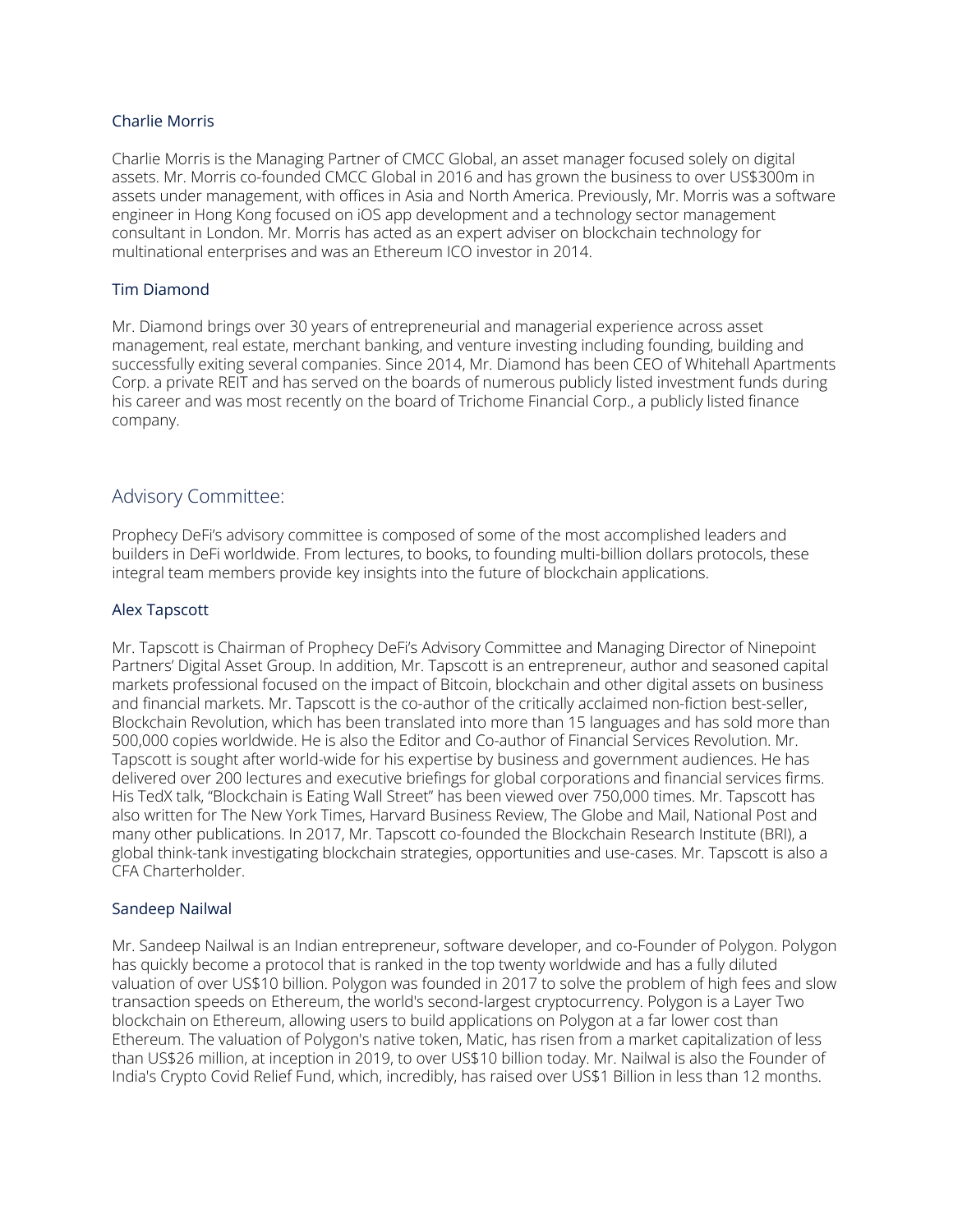#### Galia Benartzi

Galia Benartzi is the co-founder of Bancor, the world's first open-source protocol ensuring on-chain liquidity between any blockchain-based asset, and the inventor of the Automated Market Maker, now a building block of Decentralized Finance (DeFi). More than \$2 billion in token conversions have been processed via Bancor, as the protocol impacts organizations and people across the globe, from blockchain teams to real-world communities issuing local currencies. Galia was recognized by Forbes and Glamour Magazine as a leading woman in crypto; she has been featured on BloombergTV and CNBC, and has spoken at the United Nations, TEDx and the Oslo Freedom Forum on monetary theory and innovation. Galia previously cofounded Mytopia, the first social gaming company for smartphones (acquired by 888 in 2010), and Particle Code, a crossplatform development technology for mobile applications (acquired by Appcelerator in 2012). She was a Venture Partner at Peter Thiel's Founder's Fund, a founding member of Summit Powder Mountain, and the organizer of Bretton Woods 75, a commemoration event evaluating the historic monetary accords.

### Peng Zhong

Peng Zhong, CEO of Tendermint, leads a world-class team that builds applications to improve the usability, accessibility, and safety of blockchain for developers and end-users. Tendermint is a core contributor to the Cosmos ecosystem, which houses more than 250 blockchain projects and secures over \$100B in digital assets. Projects on the Cosmos ecosystem include Binance Chain, Terra, Crypto.com, ThorChain, Osmosis, Kava, Fetch.ai, Injective Protocol, Persistence, Akash, Regen, and many more.

# Holdings

### Layer2 Blockchain

We are uniquely positioned to really scale up fast given our public market vehicle

### Andrew Young, CEO Layer2 Blockchain

There are so many cryptocurrencies and crypto exchanges emerging, however the industry as a whole faces two main challenges: lack of liquidity providers, and lack of expertise. Enter: Layer2 [Blockchain](https://www.layer2defi.com/). Layer2 Blockchain is leading the way in automated market making, where cryptocurrencies can be traded all over the globe. Founder Andrew Young describes the business proposition as "the equivalent of being one of the first market makers of the New York Stock Exchange when it just launched." [1]

Through partnering with emerging exchanges and deploying capital, Layer2 Blockchain is producing annualized returns of 500%. By partnering with exchanges at an early stage, Layer2 Blockchain is able to create consistent yields along with key governance in the exchanges to help drive growth and create new business opportunities in the process.

The team at Layer2 Blockchain are some of the leading experts in the industry that have been involved in DeFi from Day 1. The multi platform experience of Layer2 Blockchain presents an opportunity to get in on the ground floor of a twenty year trend with a unique team that are founding partners of a multitude of markets.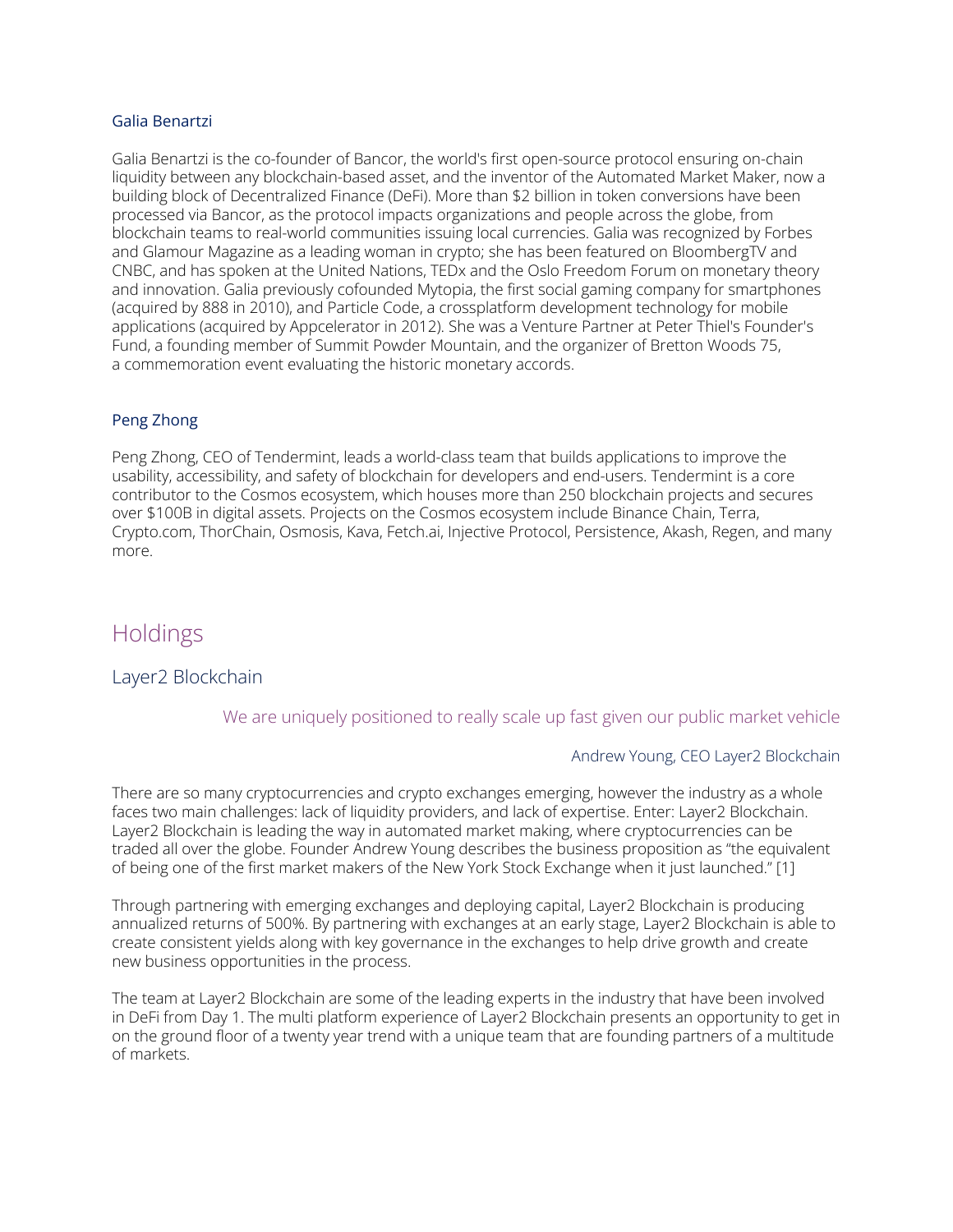#### Andrew Young, CEO

Andrew Young is CEO of Layer2 Blockchain and also a co-founder of SX Network (SportX) a DeFi prediction market and blockchain. Andrew has been full-time in the crypto space since 2017, specializing in the analysis of economic incentives and tokenomics of new DeFi projects. Andrew regularly engages in DeFi-related podcasts and interviews, and often publishes research reports examining the crypto space.

# Partnerships & Initiatives

# Podcast: DeFi Decoded

Beginning in July 2021, Alex Tapscott and Andrew Young will be sharing their unique perspectives as industry leaders through their podcast **DeFi [Decoded](https://www.youtube.com/watch?v=OXNQ3L-DLxU&list=PLdbaU5md-aLVEkJxTBWlk_z3-6mpvO7A_)**, sponsored by Prophecy DeFi and Ninepoint Partners. Providing insights, news, and analysis, Andrew and Alex will also be joined by industry leading guests to contribute to the conversation.

### Ninepoint Strategic Partnership

Ninepoint Partners launched its [digital](https://digital.ninepoint.com/about-us) asset group in early 2021, quickly appointing Alex Tapscott as leader [9][10] and launching a Bitcoin ETF (TSX:BITC) in January. Ninepoint offsets 100% of its Bitcoin carbon emissions, making BITC the world's first carbon neutral Bitcoin investment option.

As of April 28, 2021, Prophecy DeFi has a services agreement with Ninepoint Partners through the Ninepoint Digital Asset Group division [2]. Ninepoint Partners manages over \$8 billion in assets and is one of the largest independent asset management firms in Canada. As such, Ninepoint has relationships with hundreds of brokers within Canada. Prophecy DeFi is excited to share their cutting edge research through this partnership and to be a part of bringing an alternative new asset to market.

Ninepoint will be providing marketing and strategic advice and will be playing a key advisory role in Prophecy DeFi's development as an emerging investor. Prophecy DeFi believes this agreement will offer a mutually beneficial relationship with the strong leadership in particular of James Fox as CEO.

# Blockchain Research Institute

As a member of the [Blockchain](https://www.blockchainresearchinstitute.org/) Research Institute founded by Don and Alex Tapscott in 2017 Prophecy DeFi has access to cutting-edge research and a network of high profile partners such as IBM, Bell, and Deloitte. Prophecy DeFi looks forward to publishing with the Blockchain Research Institute and further highlighting the talent and unique technology of the companies within its portfolio.

Prophecy DeFi is looking forward to being a presence at the Blockchain Revolution Global event Digital Assets: Digital Transformations 2021. There, we will hear from Andew Young on [topic] and feature Prophecy DeFi as a leader in the decentralized finance sector, focusing on an investment and go-public strategy.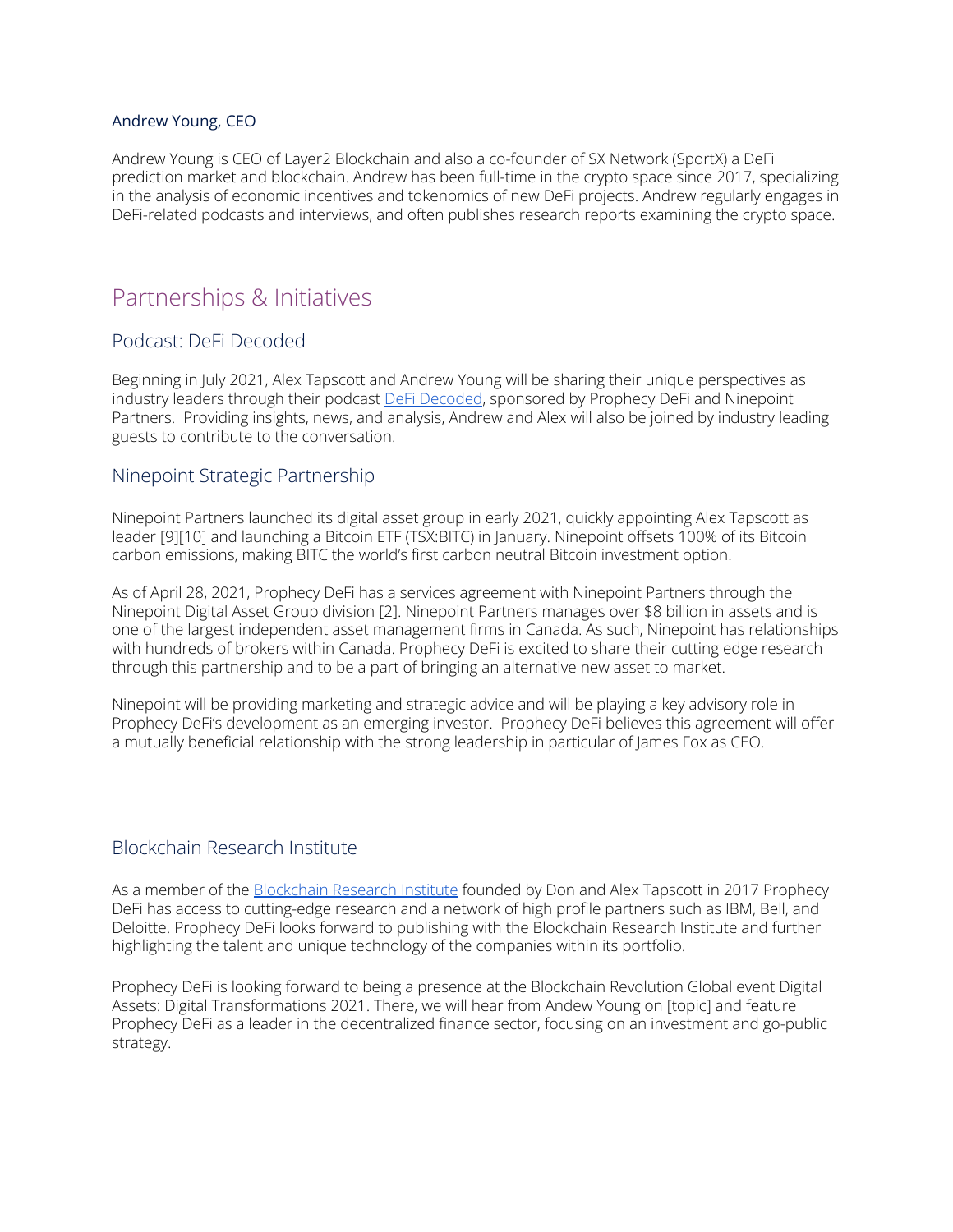

# Layer2 helps power the most promising applications in decentralized finance

# Jake Hannah, COO Layer2 Blockchain

DeFi infrastructure is in very early stages, creating natural hurdles to investors looking for an early entrance into the marketplace. The team at Prophecy DeFi uses their years of financial expertise and passion for innovation to do the challenging work of analyzing upcoming companies and innovators to create a pathway for investors to gain access to a variety of holdings and contribute to the continued development and expansion of the world's leading DeFi projects.

Join us on an exciting journey through an emerging field, and be directly on the forefront of blockchain technology that has the potential to revolutionize the financial industry as we know it.





Prepared by Mallory McMahon at Corvus Research & Communication Ltd. | corvusltd.ca